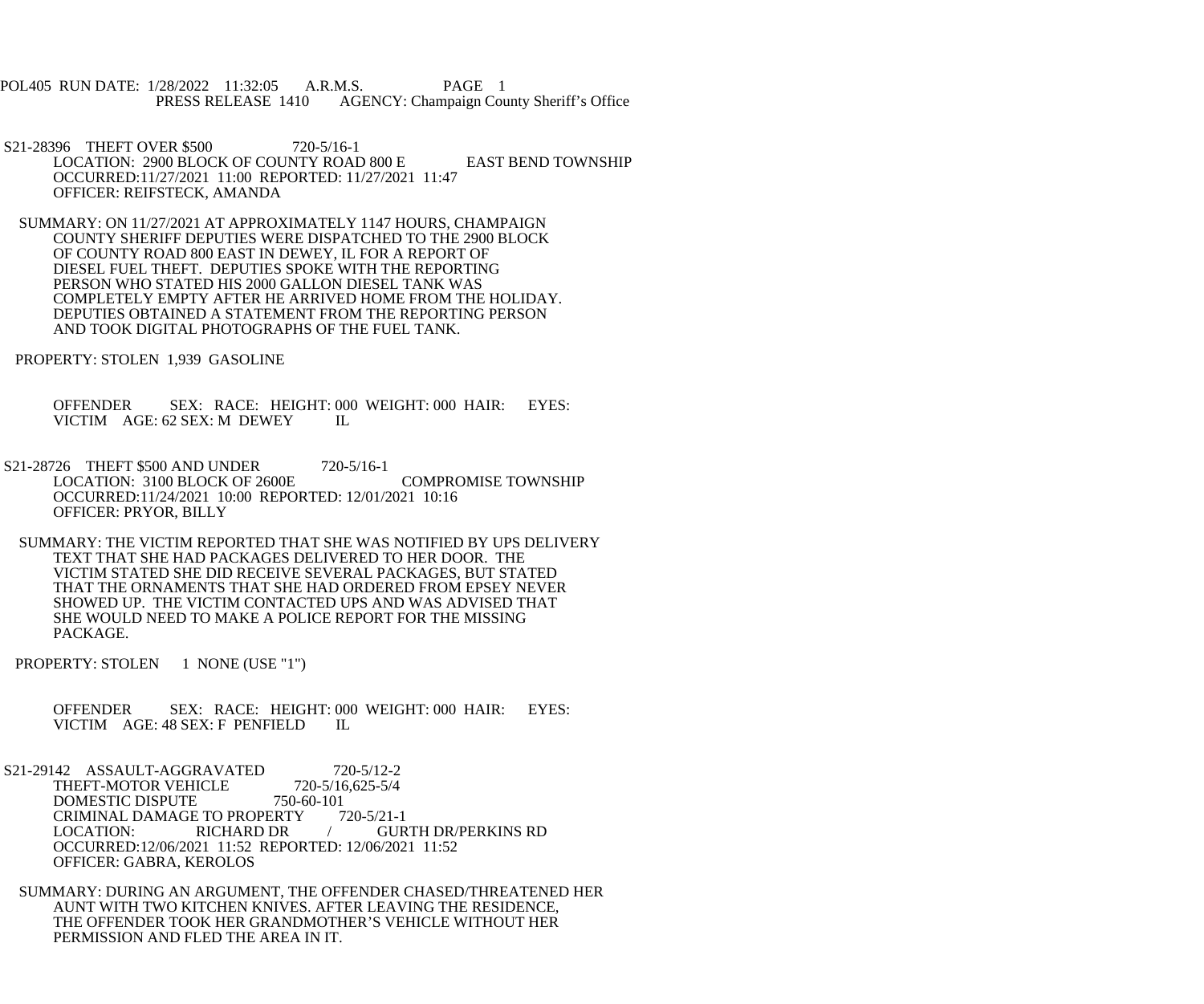POL405 RUN DATE: 1/28/2022 11:32:05 A.R.M.S. PAGE 2<br>PRESS RELEASE 1410 AGENCY: Champaign Cou AGENCY: Champaign County Sheriff's Office

PROPERTY: STOLEN MOTOR VEHICLE-OTHER COLOR: BLU/BLU 2016 MAKE: FORD MODEL: CMX BODY: HB LIC#: IL CK58017<br>STOLEN MOTOR VEHICLE-OTHER MOTOR VEHICLE-OTHER COLOR: BLU/BLU 2016 MAKE: FORD MODEL: CMX BODY: HB LIC#: IL CK58017 DAMAGED MOTOR VEHICLE-OTHER COLOR: BLU/BLU 2016 MAKE: FORD MODEL: CMX BODY: HB LIC#: IL CK58017

 OFFENDER AGE: 19 SEX: F VICTIM AGE: 48 SEX: F URBANA IL<br>VICTIM AGE: 64 SEX: F URBANA IL VICTIM AGE: 64 SEX: F URBANA

ARRESTS: TYLER RICRIANA A AGE: 19 SEX: F 50 RICHARD UEBANA IL<br>CHARGE: ASSAULT-AGGRAVATED 720-5/12-2 ASSAULT-AGGRAVATED CHARGE: ASSAULT-AGGRAVATED 720-5/12-2 ASSAULT-AGGRAVATED<br>AT: 13196 RIDGE LANE BY: REIFSTECK. AMANDA AT: 13196 RIDGE LANE BY: REIFSTECK, AMANDA<br>TYLER RICRIANA A AGE: 19 SEX: F 50 TYLER RICRIANA A AGE: 19 SEX: F 50 RICHARD UEBANA IL<br>CHARGE: THEFT-MOTOR VEHICLE 720-5/16,625 THEFT-MOTOR VEHICLE CHARGE: THEFT-MOTOR VEHICLE 720-5/16,625 THEFT-MOTOR VEHICLE<br>AT: 13196 RIDGE LANE BY: REIFSTECK, AMANDA BY: REIFSTECK, AMANDA

S21-29161 WARRANT-IN STATE<br>LOCATION: TONI

- TONI LN  $/$  DALE III LN/MICHELLE OCCURRED:12/06/2021 15:13 REPORTED: 12/06/2021 15:13 OFFICER: LIVINGSTON, ANDREW
- SUMMARY: ON 12/6/2021, CHAMPAIGN COUNTY SHERIFF DEPUTIES LOCATED A SUBJECT THAT HAD AN ACTIVE WARRANT. THE SUBJECT WAS ARRESTED AND TRANSPORTED TO THE SATELLITE JAIL. NOTHING FURTHER.

PEOPLE: VICTIM SOCIETY-WARRANTS/RECOVERED PROPERTY

- ARRESTS: HILL SHARITA S AGE: 34 SEX: F 35 TONI LN URBANA IL CHARGE: WARRANT-IN STATE WARRANT WARRANT-IN STATE<br>AT: TONI LN/MICHELLE LN BY: LIVINGSTON, ANDREW BY: LIVINGSTON, ANDREW
- S22-00001 ASSAULT-AGGRAVATED 720-5/12-2<br>BATTERY-DOMESTIC 720-5/12-3.2 BATTERY-DOMESTIC 720-5/12-3.2<br>CRIMINAL DAMAGE TO PROPERTY 720-5/21-1 CRIMINAL DAMAGE TO PROPERTY LOCATION: 1300 BLOCK OF CHRISTOPHER CR URBANA TOWNSHIP OCCURRED:12/31/2021 23:54 REPORTED: 12/31/2021 23:54 OFFICER: WILLMORE, JUSTIN
- SUMMARY: ON JANUARY 1, 2021, CHAMPAIGN COUNTY SHERIFF'S DEPUTIES WERE DISPATCHED TO THE 1300 BLOCK OF CHRISTOPHER CIRCLE URBANA TOWNSHIP FOR THE REPORT OF A DOMESTIC BATTERY. DEPUTIES ARRIVED ON SCENE AND SPOKE TO THE VICTIM WHO ADVISED THAT HE WAS BATTERED BY THE VICTIM. DEPUTIES